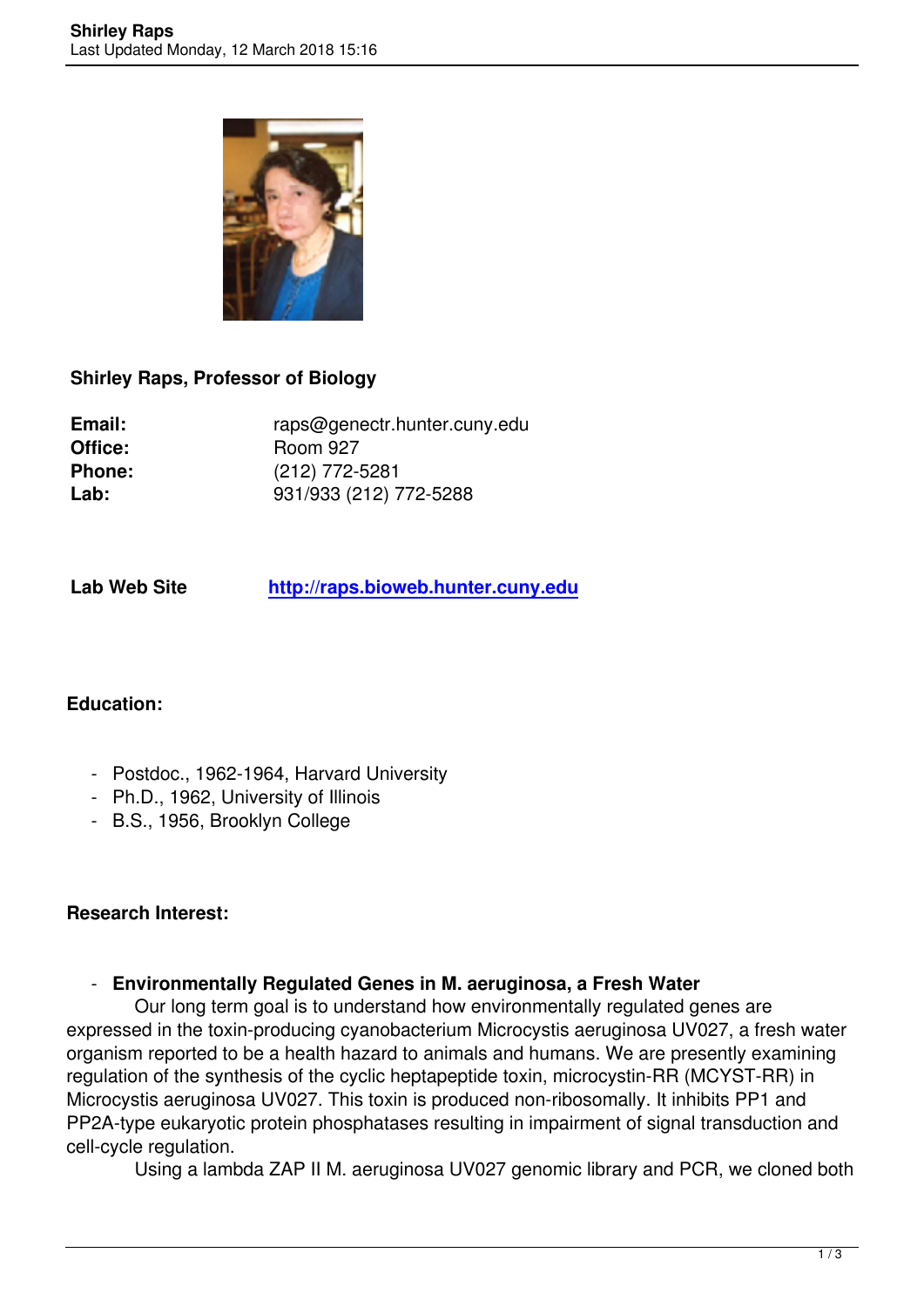the peptide synthetase operon and the second operon, found upstream and transcribed in the opposite direction, which encodes a polyketide synthase and other genes for the synthesis of MCYST-RR. These putative operons are similar to those reported for MCYST-LR in M. aeruginosa K-139 and PCC 7806 except for one region in the peptide synthetase operon which encodes arginine in MCYST-RR rather than lysine.

 We isolated the 726 bp promoters for the two operons and have ligated them to the reporter gene gfp replacing the mcyD gene and the reporter gene luxAB replacing mcyA. This construct has been cloned into the shuttle vector, pMaL-D7(constructed by us from a plasmid isolated from M. aer.UV025), to enable us to examine regulation of toxin production by light. Suspected regulatory sequences in the promoter region in the plasmid have been mutated in order to examine their role in regulation.

We are also searching for regulatory genes, starting with phytochromes, found in other cyanobacteria, that might be involved in regulating toxin synthesis. A

 phytochrome gene from strain UV027 has been cloned, and its role, if any, in MCYST regulation will be analyzed.

 Studies have been initiated with M. aeruginosa UTEX 2063 which does not synthesize MCYSTs. Our data indicates that it lacks the MCYST operons. This strain will be used for examining regulation by reconstituting genes into this natural "knock-out" strain.

# **Selected Publications:**

 - Zhong, S, Qiu, W., and Raps, S, 2008. Phytochrome sequence from Microcystis aerugionosa UV027. GenBank accession number EU723511.

 - Raps, S. 2007. Plant Pigment, Photosynthetic Pigments. McGraw-Hill Encyclopedia of Science & Technology, 10th Edition, vol 13, 755-760. AccessScience@McGraw-Hill (on-line version)

- Raps, S. 2002 & guot; Photosynthetic Pigments & guot; in The Encyclopedia of Science and Technology. 9th ed. McGraw-Hill Publishing Co. Miller,David and Raps,Shirley,2001. Synthesis of the toxin microcystin-RR in M. aeruginosaUV027, The VIIth Cyanobacterial Workshop, Asilomar Conference Center, Pacific Grove, CA. July 27- 31.\*

 - Raps, S., Miller, D. and Ratner, S. 2002. Nucleotide sequence of microcystin RR peptide synthetase operon, Genbank accession number AF458094.

 - Wallace, M., Miller, D. and Raps, S. 2002 Characterization of pMa025, a plasmid isolated from the cyanobacterium Microcystis aeruginosa UV025. Arch. Microbiol., 177:332-338

- Raps, S. 2002 & guot: Photosynthetic Pigments & guot; in The Encyclopedia of Science and Technology. 9th ed. McGraw-Hill Publishing Co. Miller,David and Raps,Shirley,2001. Synthesis of the toxin microcystin-RR in M. aeruginosaUV027, The VIIth Cyanobacterial Workshop, Asilomar Conference Center, Pacific Grove, CA. July 27- 31.\*

 - Wallace, M. and Raps, S. 2000 Characterization of pMa025, a plasmid isolated from the cyanobacterium Microcystis aeruginosa UV025. Submitted

 - Miller, David, Arora, Shalini\*\* and Raps, Shirley, 1998. Construction of a Shuttle Vector and Its Use in Gene Transfer in Microcystis. The VIth Cyanobacterial Workshop Exploiting the